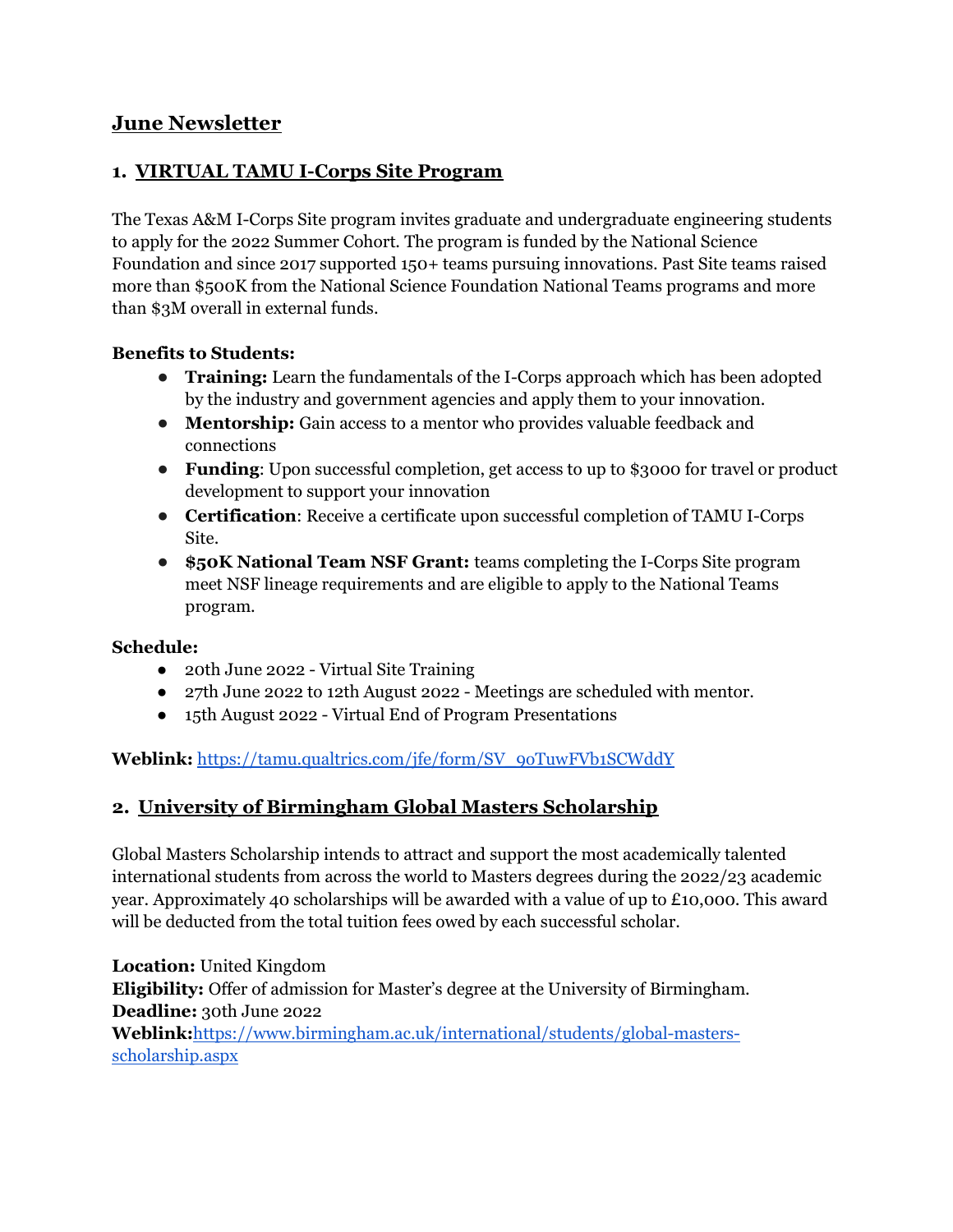### 3. Skoltech Scholarships 2022

The scholarship is offered for International Students to pursue master's & Ph.D. Degree Programs from the Skoltech University Russia. The time duration of the degree is 2 years for Masters and 4 years for Ph.D.

Location: Russia

Eligibility: A minimum score of 80 on the TOEFL iBT or 6 on the IELTS is required. Deadline: 10th July 2022, for M.Sc programs and 31st July 2022, for Ph.D. programs Weblink: https://www.skoltech.ru/en/apply/

## 4. DAAD Helmut Schmidt Scholarship Program in Germany 2022

The DAAD Helmut-Schmidt-Programme (known as Public Policy and Good Governance) supports future leaders from developing countries, who want to promote democracy and social justice in their home countries. The program is open to future leaders who would like to become actively involved in further social and economic development in their home countries and regions.

Location: Germany Eligibility: Graduates in the field of Social Sciences, Political Sciences, Law, and Economics. Deadline: 30th July 2022 Weblink: https://daadscholarship.com/daad-helmut-schmidt-scholarship-programme-2022-

fully-funded/

# 5. Griffith Remarkable Scholarship

The Griffith Remarkable Scholarship rewards exceptional students applying for undergraduate or postgraduate coursework degree programs at Griffith University by covering 50% of their tuition fees. The scholarship is valid for your whole degree and you must be a citizen of a country other than Australia and New Zealand.

Location: Australia Eligibility: Have a minimum GPA in previous studies of 5.5 or above on a 7-point scale or equivalent. Deadline: 5th August 2022 Weblink: https://www.griffith.edu.au/international/scholarshipsfinance/scholarships/griffith-remarkable-scholarship